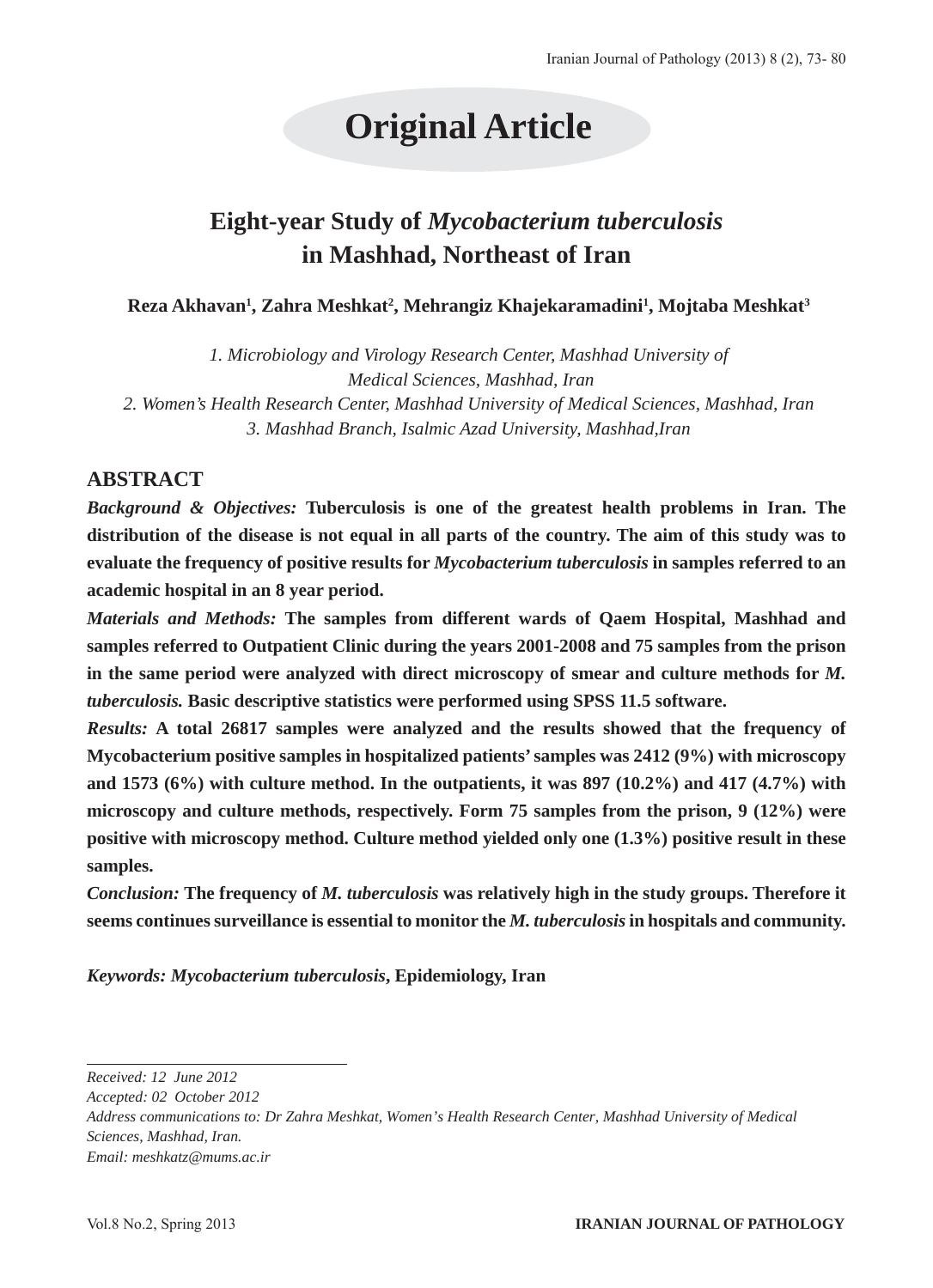#### Introduction

Tuberculosis (TB) is an infectious disease<br>caused by *Mycobacterium tuberculosis*<br>complex. Tuberculosis can affect almost caused by *Mycobacterium tuberculosis* complex. Tuberculosis can affect almost all organs, but the most common form is pulmonary TB (1). It is a chronic disease affecting mostly the low socioeconomic strata of the society (2). Ninety five percent of the diseases and 99% of deaths due to the disease occur in developing countries (3).

Every second one person in the world becomes infected with the bacillus, every four seconds one person is affected with the disease, and every ten seconds one person dies of the disease (1, 4). One third of world population is infected with tuberculosis (4-5). According to WHO statistics in 2008, most of tuberculosis cases (34.1%) have occurred in South East Asia and about 1.3 million cases died in 2008 (4). In 2008 there were about 9.4 million  $(8.9 \text{ million} - 9.9 \text{ million})$  new tuberculosis cases worldwide. Most of the new cases in 2008 were in Asia (55%) and Africa  $(30\%) (6)$ .

Tuberculosis incidence is 23/100000 for Iran (7) and the disease is one of the greatest health problems in the country (8). Considering the high prevalence of tuberculosis in our country, continuous surveillance is essential to monitor the *M. tuberculosis* prevalence and to evaluate its routinely detection methods in our diagnostic laboratories.

The prevalence of tuberculosis is higher in borderline areas of Iran such as Sistan and Baloochistan, Golestan, Khorasan, South Azerbayjan, West Azerbayjan and Kordistan. Khorasan has had the third high incidence after Sistan and Baloochistan and Golestan (9-11). The reported incidence rate in 2004 was 22.7/100000 in Khorasan, 42.97/100000 in Golestan and 43.83/100000 in Sistan & Baloochestan (11-12). According to the importance of tuberculosis, especially in developing countries like Iran, and the emergence of multi drug resistant strains of *M. tuberculosis*, increase of immigrants from Afghanistan in our country, HIV spread, population growth and changes in age pyramid leading to epidemiologic changes in tuberculosis, it is important to evaluate key indices of the disease such as incidence rate, mortality rate and cure rate. So the health system would be provided with good statistics in order to perform better in managing the *M. tuberculosis* epidemic in the country (7).

Several studies were performed on tuberculosis prevalence (2, 5, 13). Our study was performed in Qaem Hospital that is one of the two main academic hospitals in the city and the referral center for the northeast part of the country. It is the only place where culture for *M. tuberculosis* is done. So, the most diagnosis measure practiced in the area is direct microscopy for acid fast bacilli (AFB). The aim of this study was to evaluate the frequency of *M. tuberculosis* in samples referred to Qaem Hospital, Mashhad in an 8 year period. Our study evaluated the questions about the sensitivity and specificity of smear microscopy for different kinds of samples in laboratories without TB culture facilities for diagnosis goals.

## **Materials and Methods**

In this descriptive cross-sectional study, 26817 suspected tuberculosis samples referred to Central Laboratory and Outpatient Clinic of Qaem Hospital, Mashhad (which is the referral center for the North East part of the country) during 2001-2008 were evaluated with two methods of direct microscopy and culture, and the results were compared.

The suspected tuberculosis is a subject who has persistent cough lasting 3 weeks or more that may associate with sputum or bloody sputum. The confirmed tuberculosis is a patient who has at least two positive sputum smear tests, or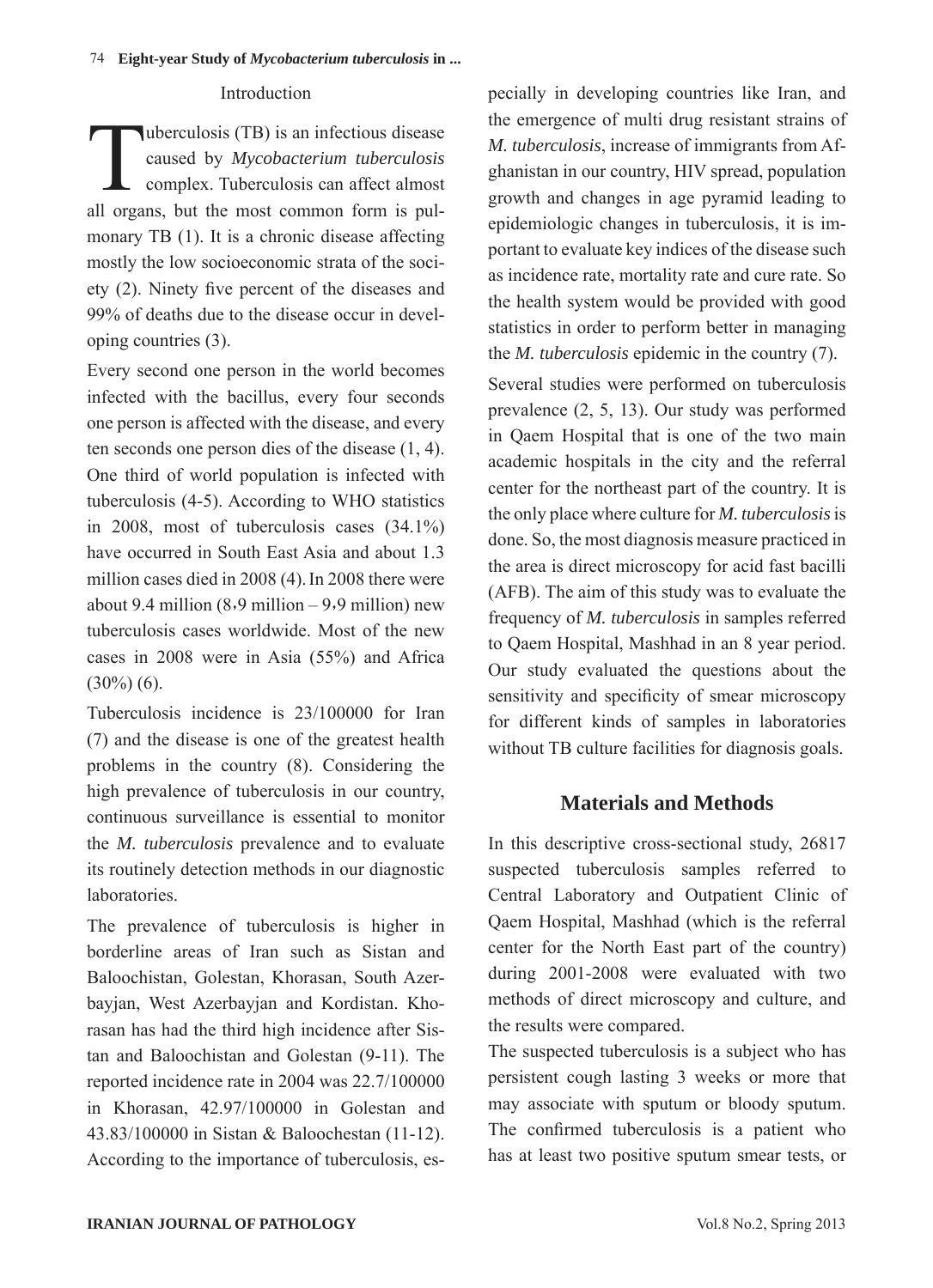one positive sputum smear test and radiological changes to TB, or one positive sputum smear test and one positive sputum culture test (1). It is important to note that there are two main academic hospitals in the city and the selected hospital is the only center in which the culture method is available.

The sampled were divided into groups according to gender, laboratory and method of assessment. The samples from prison were evaluated as a separate group. The study was approved by the Research Deputy of Mashhad University of Medical Sciences regarding methodological and ethical issues.

The specimens were studied with direct microscopy for AFB using Ziehl-Neelsen carbol-fuchsin solution (MERCK, Germany) and culture method in Lowenstein–Jensen medium (MER-CK, Germany). Samples were decontaminated and homogenized with equal amount of 4% NaOH. After neutralizing procedures by 2N HCl, five drops of re-suspended sediments were subsequently inoculated to Lowenstein-Jensen solid medium. Media then incubated in a slanted position for about two months. Two drops of the sediments were used for indirect smear preparation (Ziehl- Neelsen staining). Slide reading followed the recommendations outlined in WHO guidelines. Mycabacteria confirmed with phenotypic results.

Basic descriptive statistics were performed using SPSS 11.5 software. The Pearson Chi-Square statistical test was used for comparisons between different groups. Measure of agreement Kappa was used for assessment the agreement between results of direct microscopy method and culture method. A *P*<0.05 was considered statistically significant.

Culture method was considered as the gold standard method and the sensitivity and specificity of the microscopy method (as a screening method) was calculated using the following formula:

Sensitivity=
$$
\frac{True \ Positive}{True \ Positive + False \ Negative}
$$

 $Specificity = \frac{1}{\sqrt{2}}$ *True Negative True Negative+ False Positive*

#### **Results**

In the analyzed samples with microscopy method 2412 samples (9.0%) were positive for AFB. Among the female group 1229 (12.7%) and among male group 1183 (7.7%) were positive. The difference of positive samples in two genders was significant (*P*< 0.0001).

The result of microscopic examination method for detection of *M. tuberculosis* in different clinical specimens including bronchial lavage, pleural biopsy, CSF, ascitis fluid, sputum, and urine were 10.3%, 1.6 %, 1.9% 1.0%, 9.4% and 4.3% respectively. The most positive microscopy results were for samples from bronchial secretions (10.3%) and sputum (9.4%). The difference of positive results between different types of samples was statistically significant (*Pearson chi square test*, *P*< 0.0001).

Our results showed 62.4% of smear positive samples were from Central Laboratory (i.e. sampled from admitted patients), 37.2% were from Outpatient Clinic and 0.4% were from prison. There was a significant difference between these frequencies (*Pearson chi square test***=**24.09, *P*=0.0001).

Among samples from different wards of the hospital, the most referred samples were from thorax  $(31.6\%)$ , Infectious Diseases  $(25.1\%)$ and Internal Medicine (20.3%) departments, respectively. In microscopic examination, the most positive results were obtained from Infectious Diseases (3.4%), Thorax (2.3%), Internal Medicine (1.2%) and Surgery (0.9%)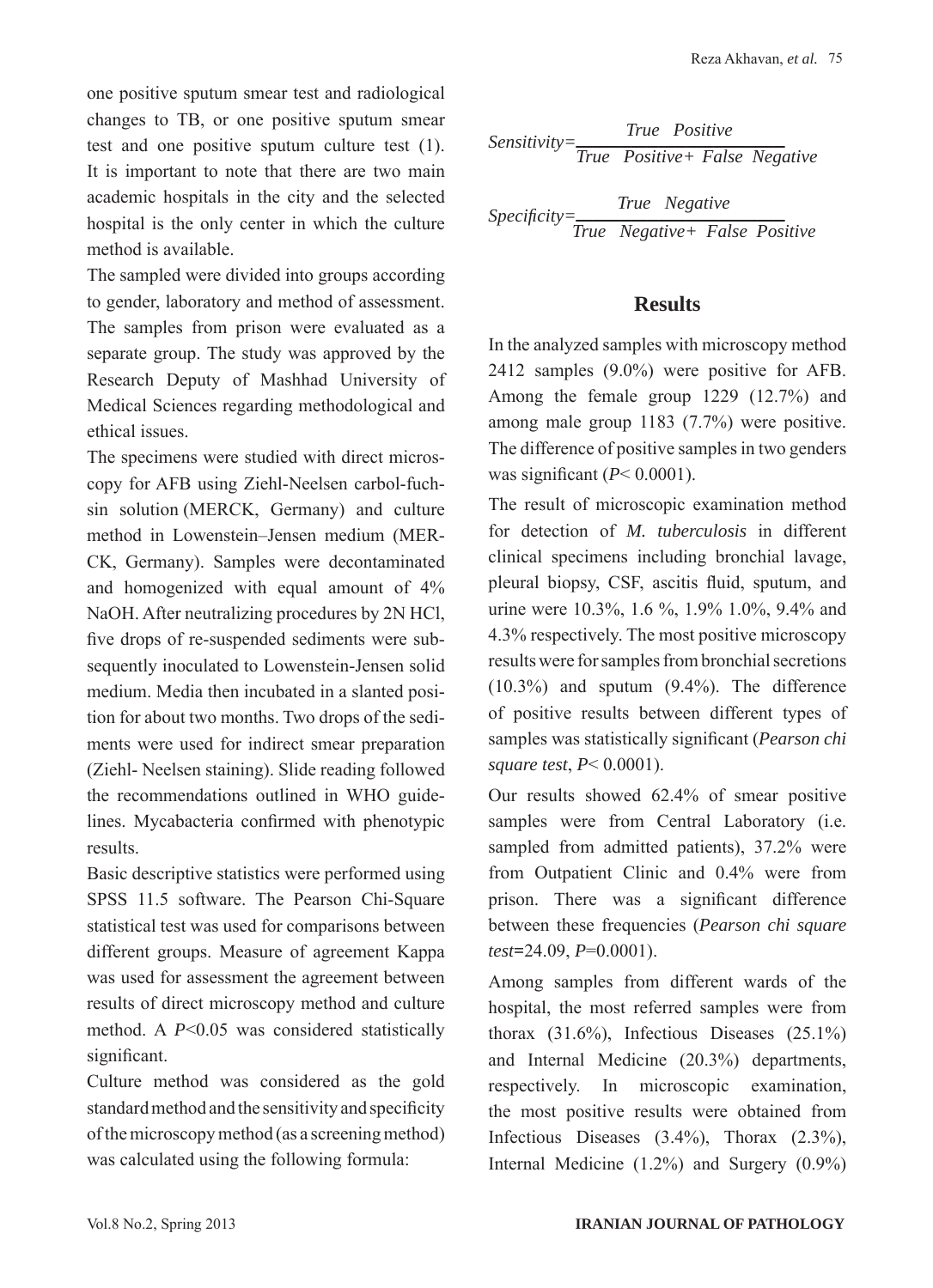departments. The difference of positive results between the wards was statically significant (Pearson chi square test, *P*< 0.0001). In addition, 10.2% of outpatient clinic samples and 11.7% of prison samples were positive by this method.

Our results showed 1573 (5.9%) of samples analyzed with culture method were positive. Among the female group 6.68% (770 of 11530 samples) and among male group 5.25% (803 of 15287 samples) were positive. The difference of positive sampled in two genders was significant (Pearson chi square test, *P*< 0.0001).

The most positive results for different type of samples were for bronchial secretions (10.1%) and CSF (7.4%).The difference of positive results between different types of samples was statistically significant (Pearson chi square test, *P*< 0.0001) (Table 1).

| <b>Culture Method</b>   | <b>Negative</b>                  |         | <b>Positive</b> |         | <b>All</b>    |                |  |  |  |
|-------------------------|----------------------------------|---------|-----------------|---------|---------------|----------------|--|--|--|
| <b>Sample Type</b>      | <b>Number</b>                    | Percent | <b>Number</b>   | Percent | <b>Number</b> | <b>Percent</b> |  |  |  |
| <b>Bronchial Lavage</b> | 6533                             | 89.9    | 737             | 10.1    | 7270          | 100            |  |  |  |
| <b>Pleural Biopsy</b>   | 1388                             | 95.7    | 62              | 4.3     | 1450          | 100            |  |  |  |
| CSF                     | 50                               | 92.6    | $\overline{4}$  | 7.4     | 54            | 100            |  |  |  |
| <b>Ascitis fluid</b>    | 200                              | 97.1    | 6               | 2.9     | 206           | 100            |  |  |  |
| Sputum                  | 15793                            | 95.7    | 708             | 4.3     | 16501         | 100            |  |  |  |
| <b>Urine</b>            | 434                              | 97.1    | 13              | 2.9     | 447           | 100            |  |  |  |
| <b>Others</b>           | 846                              | 95.2    | 43              | 4.8     | 889           | 100            |  |  |  |
| All                     | 25244                            | 94.1    | 1573            | 5.9     | 26817         | 100            |  |  |  |
|                         | <b>Pearson Chi-Square=154.88</b> |         |                 |         |               |                |  |  |  |
| <b>Statistical Test</b> | $P=0.0001*$                      |         |                 |         |               |                |  |  |  |

**Table 1-** The results of culture method for detection of *M. tuberculosis* in different clinical specimens. Pearson Chi-Square statistical test was used for comparing the results in different types of clinical samples.

**\*** Statistically significant

Based on our results, 73.43% of culture positive samples were from Central Laboratory (i.e. sampled from admitted patients), 26.51% were from Outpatient Clinic and 0.06% was from prison. There was significant difference between these frequencies (*Pearson chi square test*, *P*< 0.0001). The most positive results were obtained from Infectious Diseases (3.1%), and Thorax (1.4%) wards. The difference of positive results between the wards was statically significant (Pearson chi square test, *P*< 0.0001). Furthermore, 4.7% of Outpatient Clinic samples and 1.3% of Prison samples were positive by culture method (Table 2).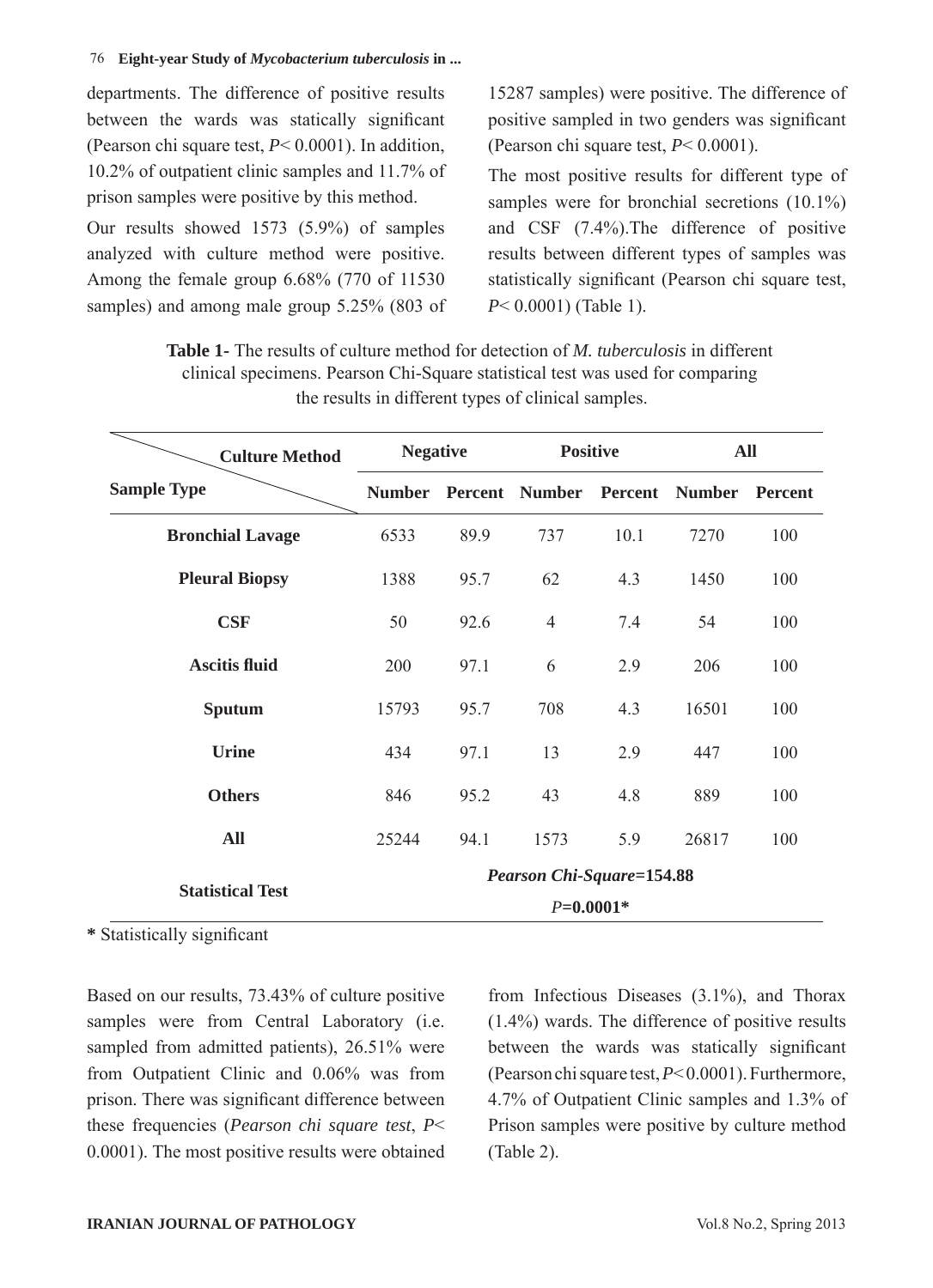|                                                           | <b>Culture Method</b>      |               | <b>Negative</b> |                                       | <b>Positive</b> |       | All   |  |
|-----------------------------------------------------------|----------------------------|---------------|-----------------|---------------------------------------|-----------------|-------|-------|--|
| <b>Ward</b>                                               |                            | <b>Number</b> |                 | Percent Number Percent Number Percent |                 |       |       |  |
|                                                           | <b>Thorax</b>              | 5434          | 30.3            | 252                                   | 1.4             | 5686  | 31.7  |  |
| <b>Central</b><br>Laboratory<br>of the<br><b>Hospital</b> | <b>Cardiology</b>          | 870           | 4.8             | 32                                    | 0.2             | 902   | 5     |  |
|                                                           | <b>Internal Medicine</b>   | 3504          | 19.5            | 149                                   | 0.8             | 3653  | 20.4  |  |
|                                                           | <b>Surgery</b>             | 2077          | 11.6            | 107                                   | 0.6             | 2184  | 12.2  |  |
|                                                           | <b>Infectious Diseases</b> | 3944          | 22              | 557                                   | 3.1             | 4501  | 25.1  |  |
|                                                           | <b>Pediatric</b>           | 189           | 1.1             | $\tau$                                | 0.1             | 196   | 1.1   |  |
|                                                           | <b>Others</b>              | 582           | 3.2             | 27                                    | 0.2             | 609   | 3.4   |  |
|                                                           | <b>Bronchoscopy</b>        | 187           | $\mathbf{1}$    | 24                                    | 0.1             | 211   | 1.1   |  |
|                                                           | <b>Total</b>               | 16787         | 93.5            | 1155                                  | 6.5             | 17942 | 100.0 |  |
|                                                           | <b>Outpatient Clinic</b>   | 8381          | 95.3            | 417                                   | 4.7             | 8798  | 100.0 |  |
|                                                           | <b>Samples from Prison</b> | 76            | 98.7            | $\mathbf{1}$                          | 1.3             | 77    | 100.0 |  |
|                                                           | <b>All</b>                 | 25244         | 94.1            | 1573                                  | 5.9             | 26817 | 100.0 |  |

**Table 2**- The results of culture method for detection of *M. tuberculosis* in clinical specimens from different wards of the hospital. Pearson Chi-Square statistical test was used for comparing the results in clinical samples from different wards of the hospital

Considering the culture as the gold standard for diagnosis of *M. tuberculosis*, sensitivity, false negative, specificity and false positive results of microscopic examination for different specimens are showed in Table 3. Based on the results, the highest measure of agreement was observed between the microscopy and culture methods of bronchial lavage and the lowest one was observed for pleural biopsy specimens.

## **Discussion**

Although the prevalence of tuberculosis in industrial countries has obviously declined in last decade, TB is still a major problem in developing countries. In Iran, tuberculosis was very common in the past decades. The prevalence has reached 17 cases /100000 in 2002 from 43 cases /100000 in 1992, which is a considerable decrease.

Our data showed that the TB positive results are higher in women than men in our province which is in agreement with the previous studies but is different from another report (14). In addition, our data is different from several studies reported from other countries (15-18). In these studies, they explained the possible reasons leading the difference in sex-specific rate of TB such as biological phenomena. They discussed that women of reproductive age may show tendency for developing TB after infection than men of the same age. Other complications such as HIV infection, diabetes and cirrhosis may also affect the rate of TB occurrence in different genders.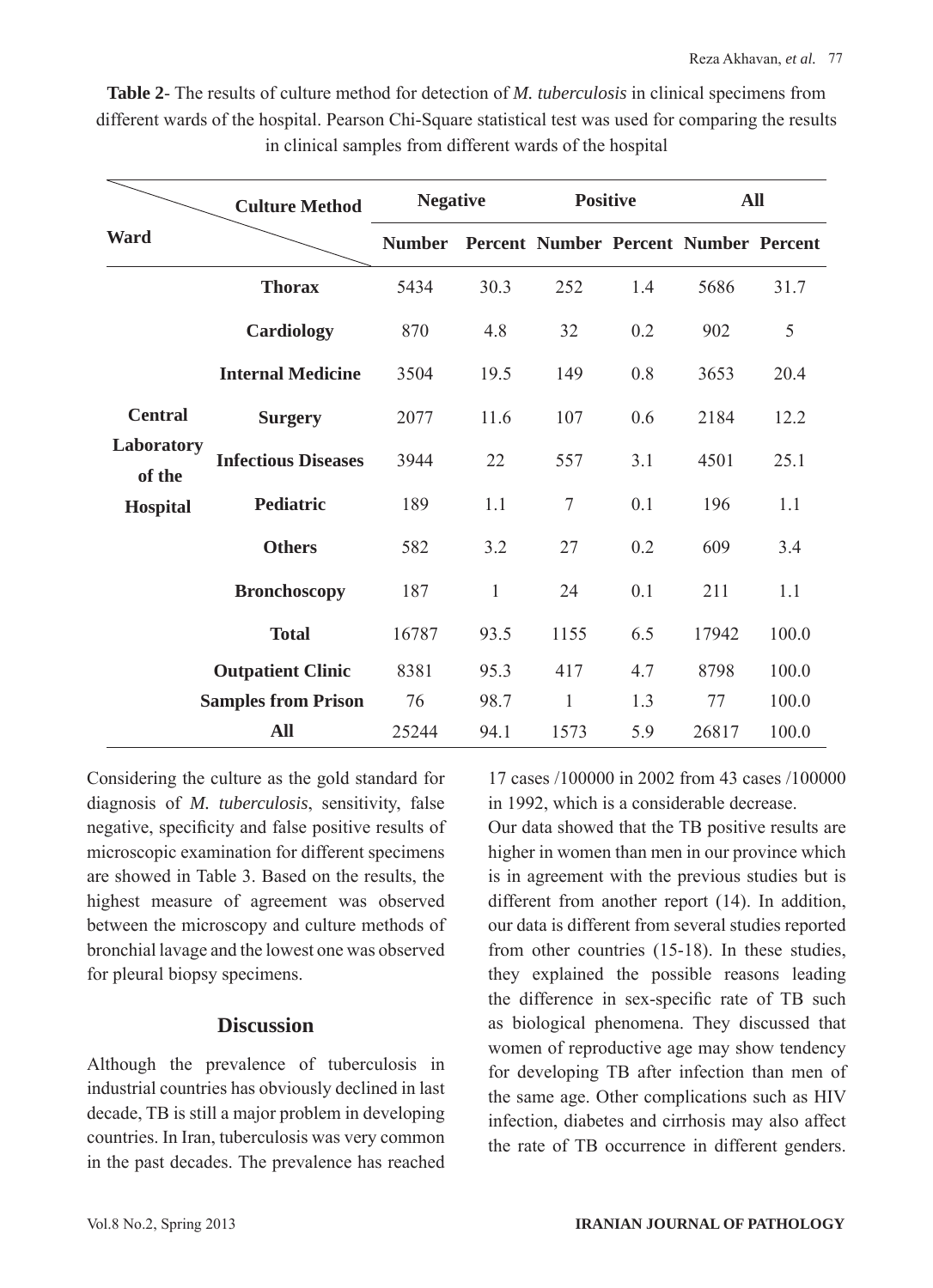#### 78 **Eight-year Study of** *Mycobacterium tuberculosis* **in ...**

**Table 3-** The sensitivity, false negative, specificity and false positive results of microscopic examination for different specimens; assuming the culture as the gold standard method; Measure of Agreement Kappa between the results of direct microscopy method and culture method was calculated for different clinical specimens.

| <b>Sample</b>        | Culture Method __        | <b>Negative</b>  |       | <b>Positive</b>          |      | <b>Measure of</b>                 |  |
|----------------------|--------------------------|------------------|-------|--------------------------|------|-----------------------------------|--|
| <b>Type</b>          | <b>Direct Microscopy</b> | Number Percent   |       | <b>Number</b><br>Percent |      | <b>Agreement Kappa</b><br>P-Value |  |
| <b>Bronchial</b>     | <b>Negative</b>          | 6233             | 95.4  | 286                      | 38.8 | $0.561**$                         |  |
| lavage               | <b>Positive</b>          | 300              | 4.6   | 451                      | 61.2 | $0.0001*$                         |  |
| <b>Pleural</b>       | <b>Negative</b>          | 1379             | 99.4  | 48                       | 77.4 | $0.314***$                        |  |
| biopsy               | <b>Positive</b>          | 9                | 0.6   | 14                       | 22.6 | $0.0001*$                         |  |
|                      | <b>Negative</b>          | 50               | 100.0 | $\mathfrak{Z}$           | 75.0 | 0.382                             |  |
| <b>CSF</b>           | <b>Positive</b>          | $\boldsymbol{0}$ | 0.0   | $\mathbf{1}$             | 25.0 | $0.0001*$                         |  |
|                      | <b>Negative</b>          | 200              | 100.0 | $\overline{4}$           | 66.7 | 0.493                             |  |
| <b>Ascitis fluid</b> | <b>Positive</b>          | $\boldsymbol{0}$ | 0.0   | $\overline{2}$           | 33.3 | $0.0001*$                         |  |
|                      | <b>Negative</b>          | 14771            | 93.5  | 173                      | 24.4 | 0.439                             |  |
| <b>Sputum</b>        | <b>Positive</b>          | 1022             | 6.5   | 535                      | 75.6 | $0.0001*$                         |  |
|                      | <b>Negative</b>          | 424              | 97.7  | $\overline{4}$           | 30.8 | 0.547                             |  |
| <b>Urine</b>         | <b>Positive</b>          | $10\,$           | 2.3   | $\overline{9}$           | 69.2 | $0.0001*$                         |  |
|                      | <b>Negative</b>          | 813              | 96.1  | 17                       | 39.5 | 0.481                             |  |
| <b>Others</b>        | <b>Positive</b>          | 33               | 3.9   | 26                       | 60.5 | $0.0001*$                         |  |
| All                  | <b>Negative</b>          | 23870            | 94.6  | 535                      | 34.0 | 0.484                             |  |
|                      | <b>Positive</b>          | 1374             | 5.4   | 1038                     | 66.0 | $0.0001*$                         |  |

\*Statistically significant

\*\*The highest measure of agreement between the microscopy and culture methods.

\*\*\*The lowest measure of agreement between the microscopy and culture methods.

Several factors may influence in gender rate of TB. In this study, we only explored the frequency of *M. tuberculosis* in referred specimens to our hospital; other epidemiological, clinical, sociological and behavioral information are needed to determine gender differences and further studies should be performed for confirming contradictory reports  $(15-16)$ .

Previous studies showed the cultures of bron-

coscopy specimens were more useful than prebroncoscopy sputum samples for detecting the *Mycobacterium tuberculosis* in pulmonary tuberculosis patients (17-18). In our study, also the bronchial lavage specimens were the most yielding samples for effective diagnosis in patients with pulmonary tuberculosis  $(10.3\%)$ .

Smear microscopy is an essential method for detecting the AFB in sputum and a rapid test with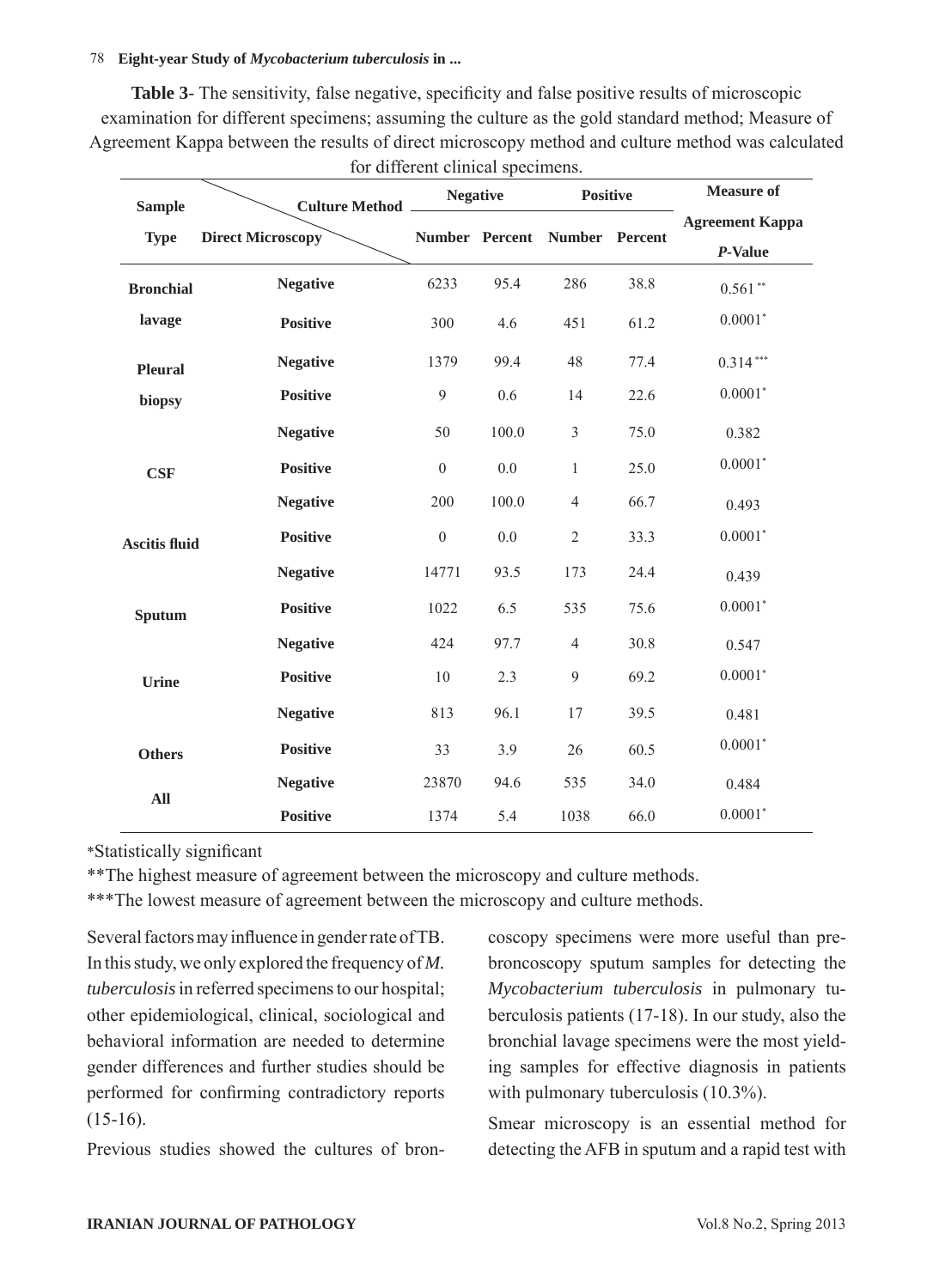low-cost and low-technology which is widely used in developing countries (19). The frequency of positive smears was 9% in our study. This result was among the samples from individuals considered high probable for tuberculosis. One reason for this rather high prevalence could be the high rate of immigration from neighbor countries such as Afghanistan and Pakistan to Khorasan.

Sputum specimens were the most frequent samples in our study. Based on the results of our study, 75.6% of culture positive sputum samples showed positive results in direct microscopy method. Nelson *et al*. showed that AFB was found in only 46% of culture positive smears that is lower than our results (20). A range of 53%- 80% of the positive sputum specimens have been showed in other studies (21-24). The frequency of positive results was higher in hospitalized patients than outpatient clinic which may be due to more hospitalization of symptomatic patients. The prevalence of TB in prisons has been reported very high, up to 100 times higher than of its level in civilian population (25-26); however, in our study, only 1.3% of prison referred samples showed TB culture positive results. It is possible that the low positivity is due to limited numbers of the referred samples. Further studies are needed to determine the TB prevalence in the prisons of our country. In our study, the numbers of positive cases were higher in Infectious Diseases and Thorax wards due to more hospitalization of symptomatic TB patients in these wards.

#### **Conclusion**

Our data showed the frequency of *M. tuberculosis* was relatively high in the study groups. In addition, based on our results, direct microscopy examination of smears has high specificity and acceptable sensitivity compared with mycobacterium culture as the gold standard.

#### **Acknowledgment**

This study was a thesis presented for the degree of Medical Doctor (MD) which supported by Mashhad University of Medical Sciences, Mashhad, Iran (grant No. 87749 and thesis No. 6383). The authors declare that there is no conflict of interest.

#### **References**

1. Nasehi M, Mirhaghani L. National tuberculosis guideline. 1st ed. Tehran: Andishmand;2010.

2. Palwatwichai A. Tuberculosis in Thailand. Respirology 2001; 6(1):65-70.

3. Mercurio B. Resolving the Public Health Crisis in the Developing World: Problems and Barriers of Access to Essential Medicines. JIHR 2007; 5 (1):1-40.

4. World Health Organization. Tuberculosis Facts, 2009 Update. Geneva: World Health Organization; 2009.

5. Yach D. Tuberculosis in the Western Cape health region of South Africa. Social Sci Med 1998;27(7):683-9.

6. World Health Organization Global tuberculosis control: a short update to the 2009 report, 2009. Geneva:World Health Organization;2010.

7. Sufian M, Zrinfar N, Mirzaei M, Musavinejad SA. Epidemiology of tuberculosis in the Arak city. Semnan J Med Sci 2009;10(4):261-6.

8. Amani F, Bashiri J, Sabzevari A, Grusy B, Nahan Moghadam N. Study of epidemiology of tuberculosis in the Ardabil city during 2002-2005. Ardabil J Med Sci 2007;7(3):236-41.

9. Resaii A, Hendesii F, Rezvani *M. Tuberculosis* epidemiology in Gillan. 18th National Congress on Tuberculosis, Sanandaj-Iran. October 2007; 16(1): 24-6.

10. Masjedi MR, Farnia P, Sorooch S, Pooramiri MV, Mansoori SD, Zarifi AZ, *et al*. Extensively drug-resistant tuberculosis: 2 years of surveillance in Iran. Clin Infect Dis 2006;43(7):841-7.

11. Ebrahimzadeh A, Sharifzadeh GR, Eshaghi S. The epidemiology of Tuberculosis in Birjand (1996-2006). Birjand J Med Sci 2009;16(1):31-9.

12. Rajeswari R, Chandrasekaran V, Suhadev M, Siv-